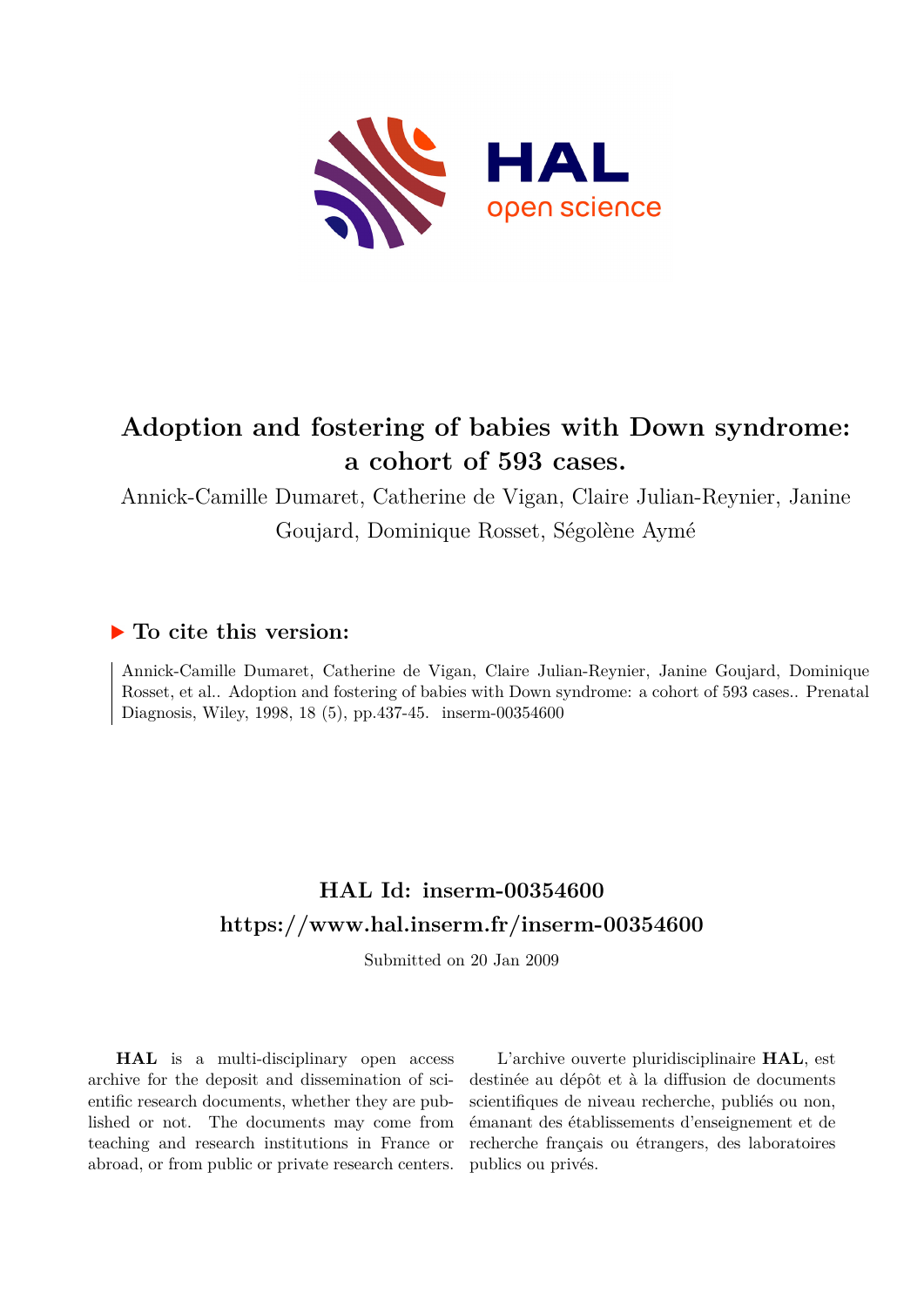Paru dans Prenatal Diagnosis, 1998, 18:437-445.

#### **ADOPTION AND FOSTERING OF BABIES**

#### WITH DOWN SYNDROME: A COHORT OF 593 CASES

### Annick-Camille Dumaret<sup>1</sup>, Catherine De Vigan<sup>2</sup>, Claire Julian-Reynier<sup>3</sup>, Janine Goujard<sup>2</sup>, Dominique Rosset<sup>4</sup>, Ségolène Aymé<sup>5</sup>

<sup>1</sup>CERMES INSERM-U.304, 182 Bld de la Villette, 75019, Paris, France

<sup>2</sup> INSERM Unité 149 et Registre des Malformations Congénitales de Paris, Villejuif, France

 $\mathbf 1$ 

<sup>3</sup> INSERM Unité 379, Institut Paoli-Calmette, Marseilles, France

<sup>4</sup> DASES, Aide Sociale à l'Enfance, Paris, France

<sup>5</sup> INSERM SC11, Villejuif, France

 $\boxtimes$  A.C. Dumaret : CERMES - INSERM U.304, 182 Brd de la Villette 75019 Paris France Fax: 01.53.72.80.49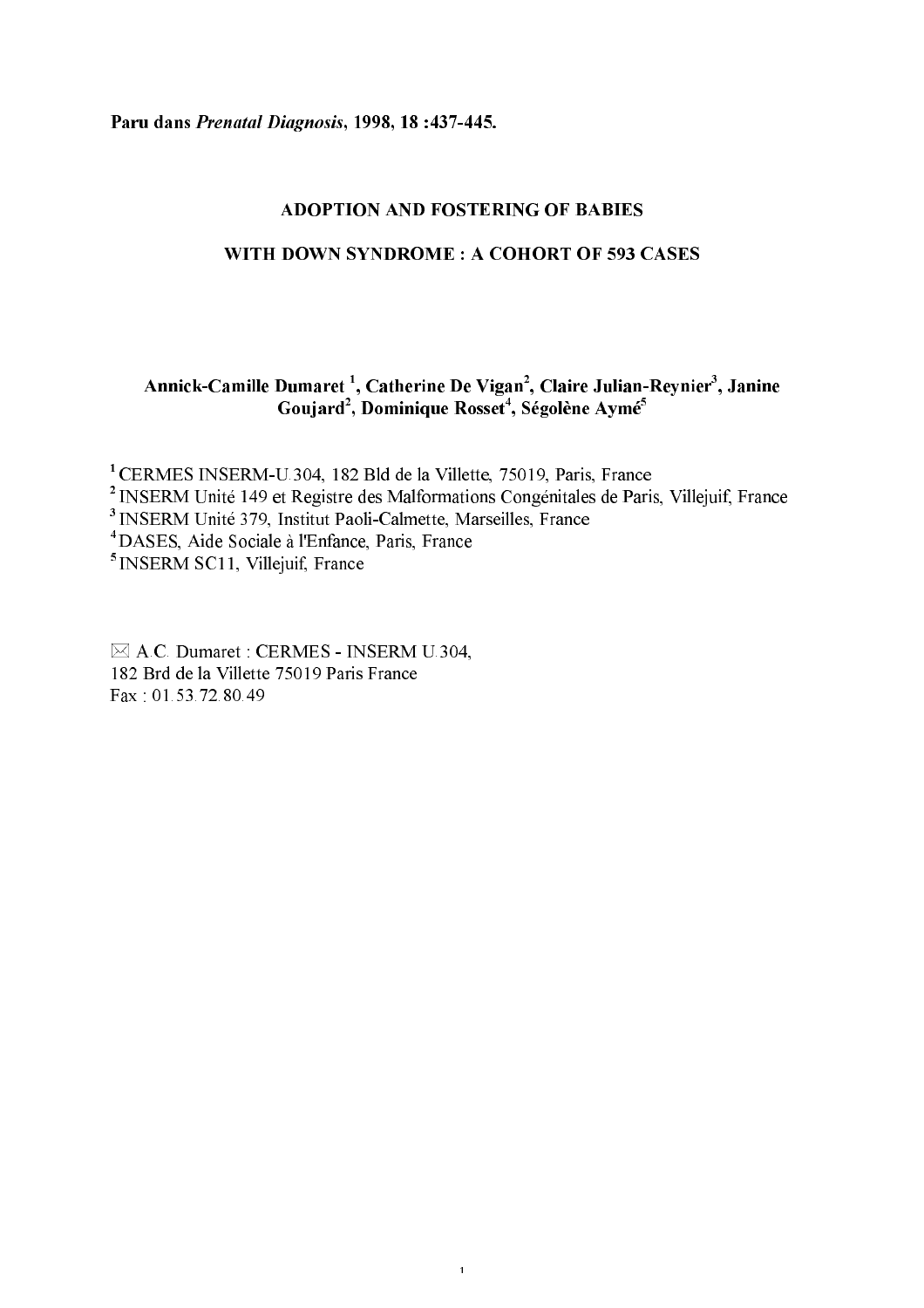#### Summary:

Recently, professionals in France have noticed an increase in newborns with Down syndrome being placed up for adoption. The aim of this study was to investigate DS babies given up at birth for adoption and to consider the possible determinants of this situation in order to assess social acceptance of DS. A retrospective cohort of all living DS babies was constituted from two birth-defect registries (Paris: 1981-90, Marseilles area: 1984-90). Follow-up data was collected: characteristics of baby, birth parents and maternity units, age when given up for adoption and type of foster care. Results showed that 19.4% of infants with DS (115/593) were rejected by th parents. Multiple regression analysis indicated that foreign origin of the mother, area of residence, no associated major malformation, maternal age (15-24), and birth rank ( $>$ 2) variables were significantly associated with a lower placement rate. Among the 115 abandoned infants with DS, 88 came from unknown parentage (76.5%). For half of them, adoptive placement (88/115) occurred before the age of six months. Socio-cultural attitudes play a great part in these family decisions. Equally, important is the manner in which professionals propose adoption as an alternative to these DS parents. They should be encouraged to consider all options before making a decision so that the best solution can be found for the interest of all.

 $\overline{2}$ 

Key words : Down syndrome, human adoption, foster care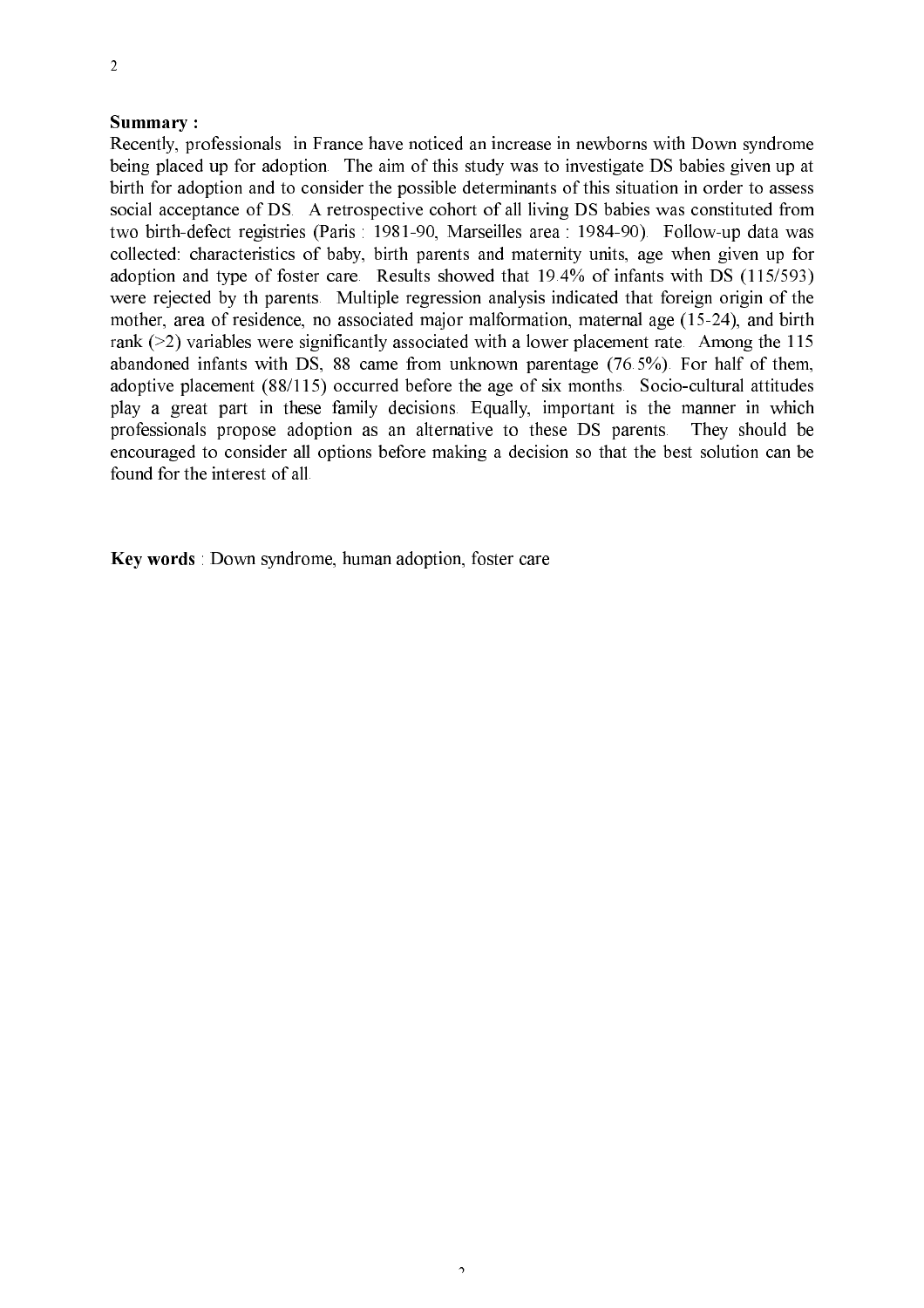#### **INTRODUCTION**

Until recently, babies were placed up for adoption by their biological parents mainly for psycho-social reasons. Only recently, professionals in France noticed that parents tend to give their newborn up for adoption on the basis of the diagnosis of disability at birth. This phenomenon has been documented in two French studies. The first survey conducted in Paris on all babies born between 1985 and 1987 who were put up at birth for adoption, showed that 12% had Down syndrome (DS). These babies represent 25.9% of total babies with DS (Dumaret and Rosset, 1993). The second survey, conducted in the Marseilles area between 1984 and 1990, revealed that 12% of the babies with DS were placed for adoption in the maternity unit (Julian-Reynier et al., 1995).

In the United Kingdom, studies show that 8-10% of infants with DS born between 1970-75 were abandoned at the maternity ward and, later, at pre-school and school age, 8-17% of DS children were not raised by their family (Carr, 1975, 1988, Gath, 1985, Sloper et al., 1991). Recently, a follow-up study in two British regions reported a 7% adoption rate (Brookes and Alberman, 1996). In Israel, in 1986, it was noted that 40 % of babies with DS were abandoned in hospitals and 95 % of them died in the first year (Ben-Neria et al., 1986).

It was not possible to determine whether our findings were specific to France as no similar study exists. If such findings were specific to our country, they could be due, in part, to the French legislation, established in 1941 to protect illegitimate babies and the confidentiality of the mothers who relinquished them. For this reason, medical teams are accustomed to presenting adoption as an alternative at birth since it is a legally established option (Circulaire, 1985). The interest of health professionals in the findings of these French studies suggested the need for further investigations. These were immediately initiated in order to identify the likely determinants of the high rate of infants with Down syndrome given up for adoption. A retrospective cohort of 614 babies with DS born in Paris and in the Marseilles area was constituted.

#### **SUBJECTS AND METHOD**

#### Definition of the cohort

The cohort consisted of all live children with DS born between 1981-1990 in Paris, and 1984-1990 in the Marseilles area. In both areas, a systematic birth-defect registry has been organised (EUROCAT registries n°5 and 22) (Lechat, 1992). The prevalence of DS observed in these registries when compared to single-year maternal age estimates (Halliday et al., 1995) can be considered exhaustive.

#### Data collection

Systematic information to the EUROCAT registries includes the child's birth date, gestational age, birth rank, description of birth defects, vital status and results of karyotype; characteristics of maternity unit; parents' place of residence, ages and occupations according to the International Classification of Occupations. Maternal ages were classified into five groups and birth rank into three groups. Associated malformations were considered only when surgical treatment was requested in the first year of life. Mothers' occupations were classified into three categories: a) managers, directors and independent professions, b) intermediate professions, craftsmen, workers, unskilled and semi-skilled workers and c) unemployed and homemakers. Maternal countries of origin were divided into two classes (France and foreign origin). Fathers' occupations and countries of origin were not used because much of these data was missing. Maternity units were classified according to their status (public, private) and their size (number of deliveries per year). The two registries have legal authorisation for anonymous statistical exploitation of data from the Commission Nationale de l'Informatique et des Libertés (CNIL).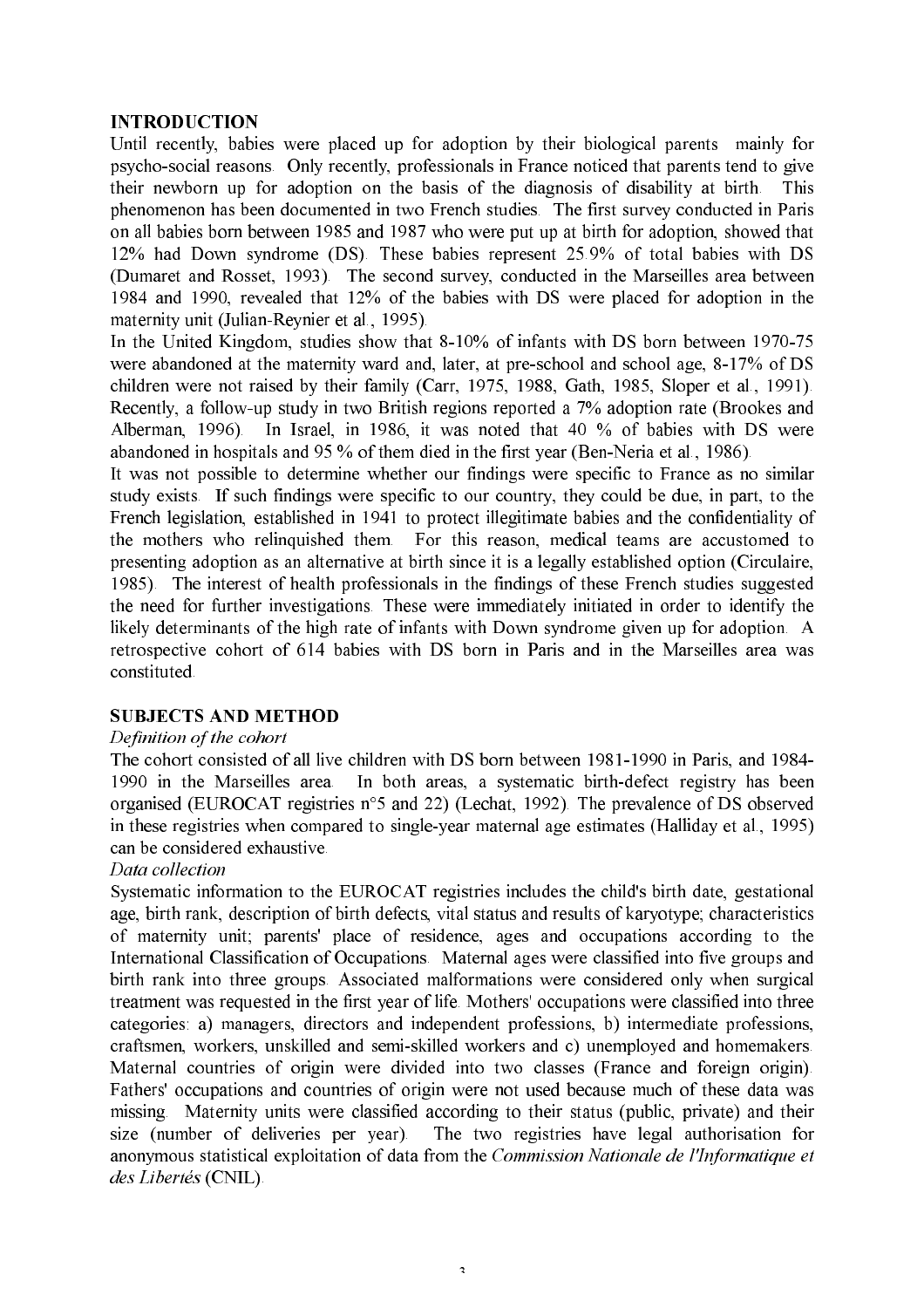Complementary data concerning possible placement for adoption, using sex and infant's date of birth for matching samples, were obtained from maternity units, regional registries of State Ward's Family Councils and three private agencies devoted to handling the adoption of handicapped children. For infants given up for adoption, data were available regarding time of relinquishment, parental confidentiality, child's age when placed in foster or adoptive families, and whether or not the parents revoked the adoption order.

Data analysis

Univariate statistical analyses (using chi-square tests) and multiple logistic regression analysis (forward procedure) were performed (SAS software), using the DS child placed up for adoption as the dependent variable. Variables introduced in the model were those that were significantly linked to the parental decision to give up the child in the univariate analysis at a 0.05 level. Several variables such as maternal age, occupation and birth rank had to be subdivided into dichotomic variables, each class being tested versus the others in the multivariate analysis. Odds ratios are given with their 95 percent confidence intervals (CI).

#### **RESULTS**

The study population included 614 babies with DS. The information on whether or not they were given up for adoption was known in 593 cases (96.6%), 407 from Paris and 186 from Marseilles. The proportion of infants with DS placed for adoption at the maternity units during the study period was 19.4% (115/593), significantly ( $p<0.005$ ) higher in Paris (22.6%) than in Marseilles (12.4%). Although no time trend was observed in Paris (Table I), a significant one was observed in Marseilles ( $p<0.02$ ), as already reported (Julian-Reynier et al., 1995). The two geographic areas also differ in some other aspects (Table II). The birth rank was lower for Parisian infants with DS. More DS births took place in large maternity units in Paris than in Marseilles. Data on survival were obtained for 577 children. Among them 43 (7.5%) died during the first week of life.

#### Tables I and II

#### Factors linked to the decision to put the child up for adoption

Two groups were defined according to the parental decision regarding adoption. Comparison of the distribution of variables showed significant differences (Table III). There was a significant linear trend between the placement rate and birth rank: the lower the birth rank, the higher the placement rate. This rate was significantly linked to the distribution of maternal ages; the highest placement rate was observed for mothers aged 25-34. Mothers of the highest social class gave up DS babies significantly more often than those in lower social classes. Mothers' country of origin was also linked to the decision: parents from foreign countries chose to place their child for adoption less often than French parents.

#### Table III

Most of these variables were strongly linked. There was a significant link between maternal age and socio-economic status, maternal age and birth rank, between region and size of the maternity units, region and birth rank. The multivariate analysis for assessing the respective importance of these factors was performed on 425 cases for which all the studied variables were documented (Table IV).

#### Table IV

Four classes of variables were found to be significantly associated with a lower placement rate: mother of foreign origin, residence in Marseilles area, maternal age (15-24) and birth rank  $(>= 2)$ . Awareness of a concomitant major malformation was significantly associated with a high placement rate. Maternal occupation, which was significantly associated with giving up the child in the univariate analysis, disappears as an explanatory variable in the multivariate analysis.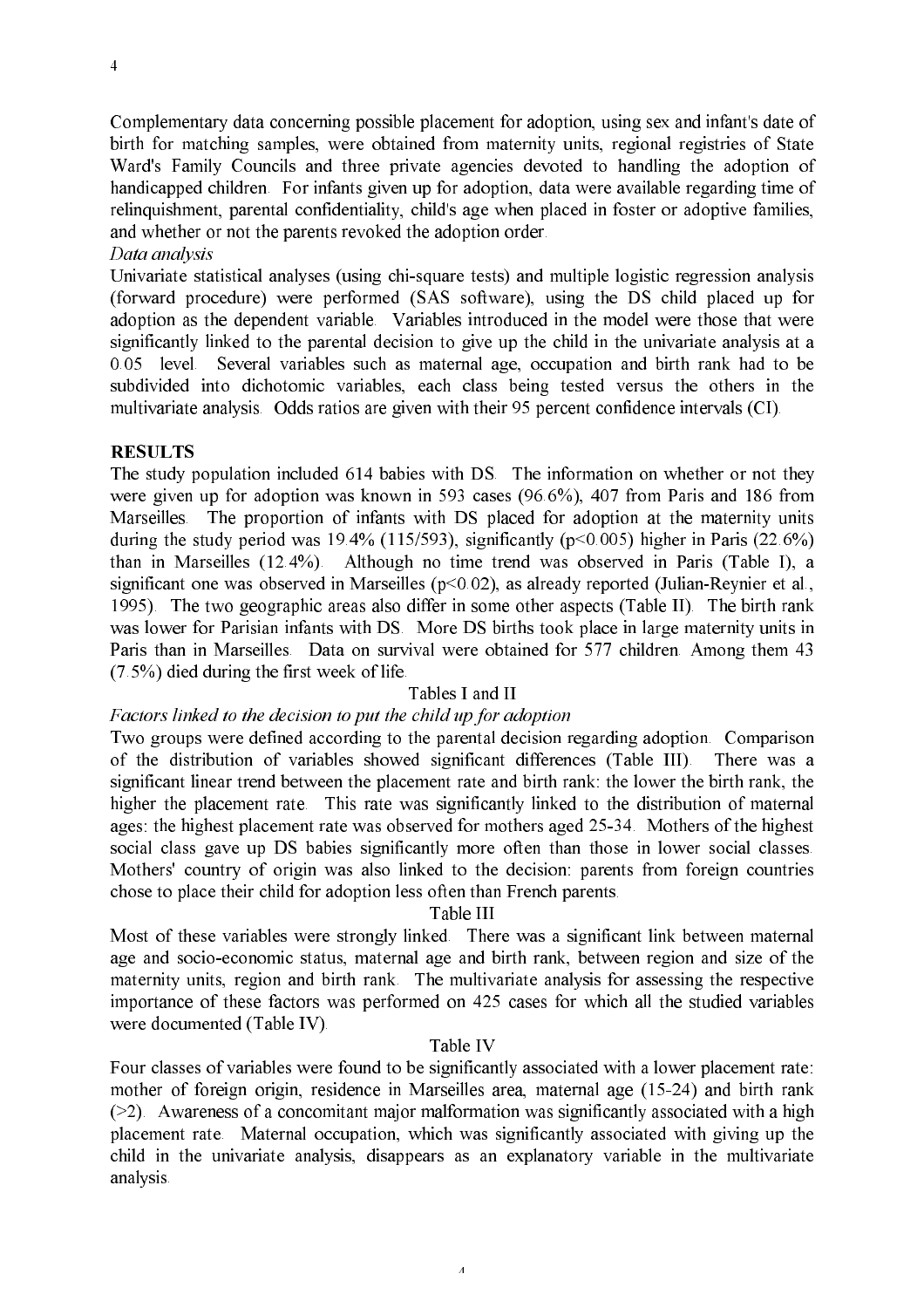#### Follow-up of the DS infants placed for adoption

Half of the 115 DS babies were adopted (58), half of them being adopted before the age of 6 months (Table V). Among these adoptions, 29 were arranged directly by a private agency and 27 were placed by a public agency where, with the collaboration of private agencies, adoptive families were found. Only two children were adopted through public agencies (ex-foster families). For 27 babies, the parents signed a formal consent to adoption without requesting anonymity  $(23.5\%)$ , 88 babies were declared to be from unknown parentage  $(76.5\%)$ , and among them, five mothers who knew DS diagnosis before the birth elected to deliver anonymously.

#### Table V

#### **DISCUSSION**

This study addressed the question of parental attitudes towards children born with Down syndrome, their determinants and the short-term consequences for the children. As the survey population is situated in regions where records are very likely to be complete, the results are very informative.

The data necessary for the analysis of the determinants of parental attitudes were not available for all cases, because data was retrospectively collected from several sources and because of confidentiality constraints. In general, the educational level and social class of the parents could not be properly evaluated, due to a lack of precise information. Estimates were based only on mothers' jobs, which were known in 84% of the cases. These jobs were classified into broad categories, which did not reflect the social reality. Maternal country of origin and birth rank of the DS infant were known for 88.2% and 83.5% of cases, respectively. There is no evidence to suggest that the cases with missing data are significantly different from others, but it cannot be proved that both are alike.

Several variables linked to the parental decision to place the child have been identified. The most influential variable is the mothers' country of origin. Women from North Africa, Asia, Black Africa and the Caribbean rarely chose to give up their disabled newborn. This could be explained, in part, by the fact that adoption does not exist in the Moslem religion, but seems to be mostly the effect of general cultural determinants. The second influential variable is region of birth: a higher proportion of DS infants were placed for adoption in Paris than in the Marseilles region, independently of the other variables. Paris is always slightly different from the rest of the country, especially in the use of new medical technology. For example, it has been noted that Parisian obstetricians are more often in favour of termination of a DS pregnancy than obstetricians in other regions (Julian et al., 1989, Geller et al., 1993). The two other important variables identified were: birth rank and maternal age. The birth rank >2 could been explained by a motherhood more established through previous experience. Maternal age, with the highest rate of giving up the baby for adoption after 24 years-of-age, could be due to the fact that career women are less likely to accept a disabled child because of professional considerations and contraints.

DS infants with major malformations, mainly cardiac ones, are more often abandoned. The reasons are certainly very complex. Parents may feel that they are not able to cope with both the mental disability and the medical problem. They also may feel that natural selection should have occurred (a view often expressed during genetic counselling sessions), or a prenatal diagnosis of the cardiac defect should have been made.

All these determinants of parental attitudes need to be explored further to better understand their separate roles.

The univariate analysis showed a high rate of families belonging to high social classes (26.9%). This is in agreement with the more pessimistic perception of the development of the DS child in these social classes. Formerly, the future of the child was viewed in a negative way by the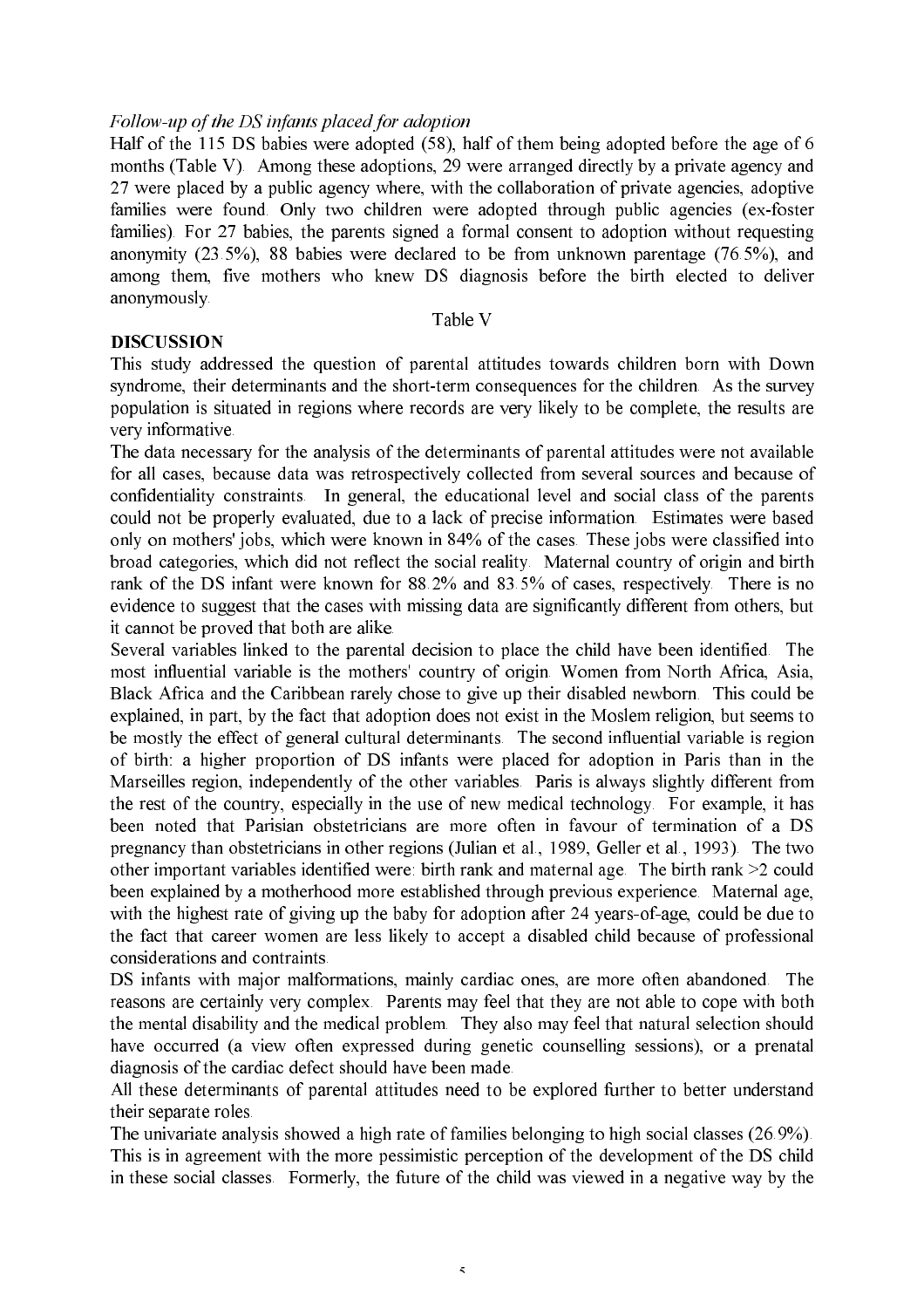medical staff, and prognosis of social integration was lower among physicians than parents (Springer and Steele, 1980, Berry et al., 1981, Pueschel et al., 1986, Murdoch and Anderson, 1990.). Now with the increase of prenatal screening as a standard of care, social acceptance of DS may be even more difficult. The acceptance of termination of pregnancy for DS by high social classes has been shown to be very high (Geller et al., 1993, Renaud et al., 1993, Julian-Reynier et al., 1993). The lower classes show a higher tolerance for severely handicapped children (Shepperdson, 1983).

This study reveals that adoption is frequently presented as an alternative to parents of DS newborns in France. The role of professionals in the determining parents' attitude must also be considered. In the past, professionals proposed institutionalisation as a solution for parents who did not wish to raise their DS infant. The placement option was recommended to parents in 6-8 % of cases (Pueschel and Murphy, 1976, Emde and Brown, 1978, Lucas and Lucas, 1980, Elkins et al., 1985, Murdoch, 1984, Springer and Steel, 1980). These professional and parental attitudes changed in the middle seventies with the development of research on mental retardation and the establishment of adoption agencies for handicapped children. At the same time, there were improvements in recommendations about how to inform the parents of the DS diagnosis, and increased support from social workers and medical teams (Circulaire, 1985, Cunningham, 1977, 1984, Pueschel, 1985, Gath and Gumley, 1984, Murdoch and Gurr, 1992, Gayton and Walker, 1974). It may be that the parents who chose in the past to institutionalise their children are now those who give them up for adoption. Due to a lack of adequate information, we are unable to say more about these changes. This represents a limitation of the study.

In France, when a child is delivered in a maternity unit, the parents or the guardian of the child must register the birth within three days after delivery at the Town Hall of the birth place. If the baby is given up for adoption, at birth or at any time later, the parents may revoke the adoption order within the next three months. The question of a possible link between the French adoption legislation and the observed high rate of children given up for adoption at birth (19.4%) should be explored in relation to the particularities of this law. There are two major differences between France and other European countries with respect to the relinguishment of children for adoption. One difference is the time frame for legal consent to adoption. In France, it may be decided at birth and the baby is left in the hospital. In the United Kingdom (Adoption Act 1976), consent for adoption is "ineffective if given by the mother less than six weeks after the child's birth ". In Germany, the equivalent period is eight weeks and in Spain, one month. The other difference is that, in France, there is an option of requesting secrecy of parental responsibility (surname and birth place of parents are not mentioned on the birth certificate or the Register of Births). This occurs not only when women give birth in a maternity hospital under anonymous conditions, but also when they refuse parental responsibility (parentage is not legally established) or formally sign a consent to adopt. When the adoption is arranged, either by the Child Welfare Authorities or by an adoption agency, the secrecy of parentage is protected by law. The difference between the rate of children given up for adoption in the French cohort (19.4%), and that of the Manchester cohort  $(8-17%)$  or the Brooks and Alberman UK cohort  $(7%)$ , may be due to discrepancies in the children's ages at the time of evaluation. However, due to the lack of precise data on the child-rearing environment in France before 1980, and on the DS infants' situation in other countries, comparison is difficult. Further studies are clearly needed to compare adoption rates over time and across countries.

When a DS child is born, professionals, as well as parents, are overwhelmed by the event. Telling the diagnosis to the parents is a crucial moment in the parental history (Gath, 1985, Carr and Oppé, 1971, Quine and Pahl, 1987). Generally, this initial information is not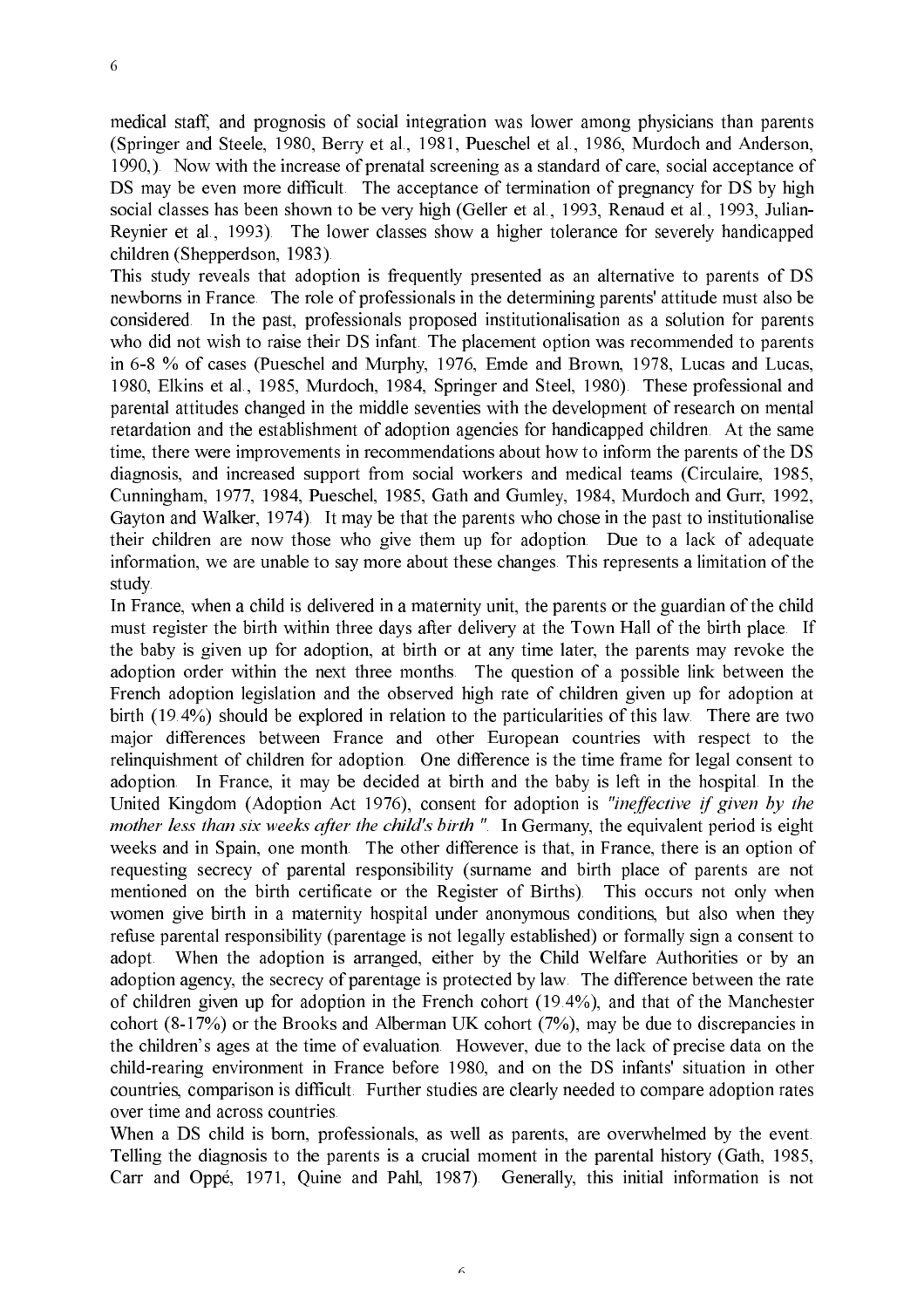remembered, even if given in an empathic, sensitive manner. It takes a long time for parents to adjust to the reality of their disabled child (Richard, 1986). The decision to give up a child is made too often in haste at a time when the parents are in state of great emotional distress (Dumaret et al. 1996). Most likely because of a misunderstanding of the law regarding the parents' anonymity, medical and social staff may rush parents into making decisions. Anonymous delivery happens in rare cases in which the handicap is diagnosed prenatally and the parents decide, before the birth, to offer the child for adoption. In all other cases, the identity of the mother of the DS baby is known by the maternity unit. However, in our study the name was retroactively suppressed to simplify legal procedures in more than half of these cases (36). Proper application of the procedures allows parents the time to thoughtfully decide about the future of the child and their own confidentiality.

Our data show that a great majority of infants with DS were given up for adoption. The adoptions were arranged by private agencies which have a very large and active network throughout the whole country. Only half of these children were adopted, an additional 36% were reared in foster families and 14% were institutionalised. In total, 86% of the infants with DS will live with families, but it is possible thant their future will be different after they reach legal voting age. We suspect that children in foster families run a greater risk of being institutionalised in adulthood, when their foster carers are no longer remunerated. This should merit further investigation.

The ultimate goal is to give parents the possibility to make a thoughtful decision. It seems unreasonable to expect parents to make the decision to a transfer of parental rights and duties to society shortly after delivery, during this period of confusion and pain. They should have accurate information regarding the prognosis of the child, alternatives for care, and appropriate medical and social services in the community. During the newborn period, parents must be encouraged and supported to take the necessary period of time, different for each couple, to independently choose the appropriate solution for infants and parents.

#### Acknowledgements

This study was supported by a CNAMTS grant (convention CNAMTS-INSERM 4A VH06). The authors would like to thank the maternity units, the staff of the Registries and Véronique Vodovar in Paris in particular, the Child Welfare Authorities in Paris and in Marseilles area with Dr Elisabeth Saïer in particular, and the private agencies for adoption for their help in the data collect.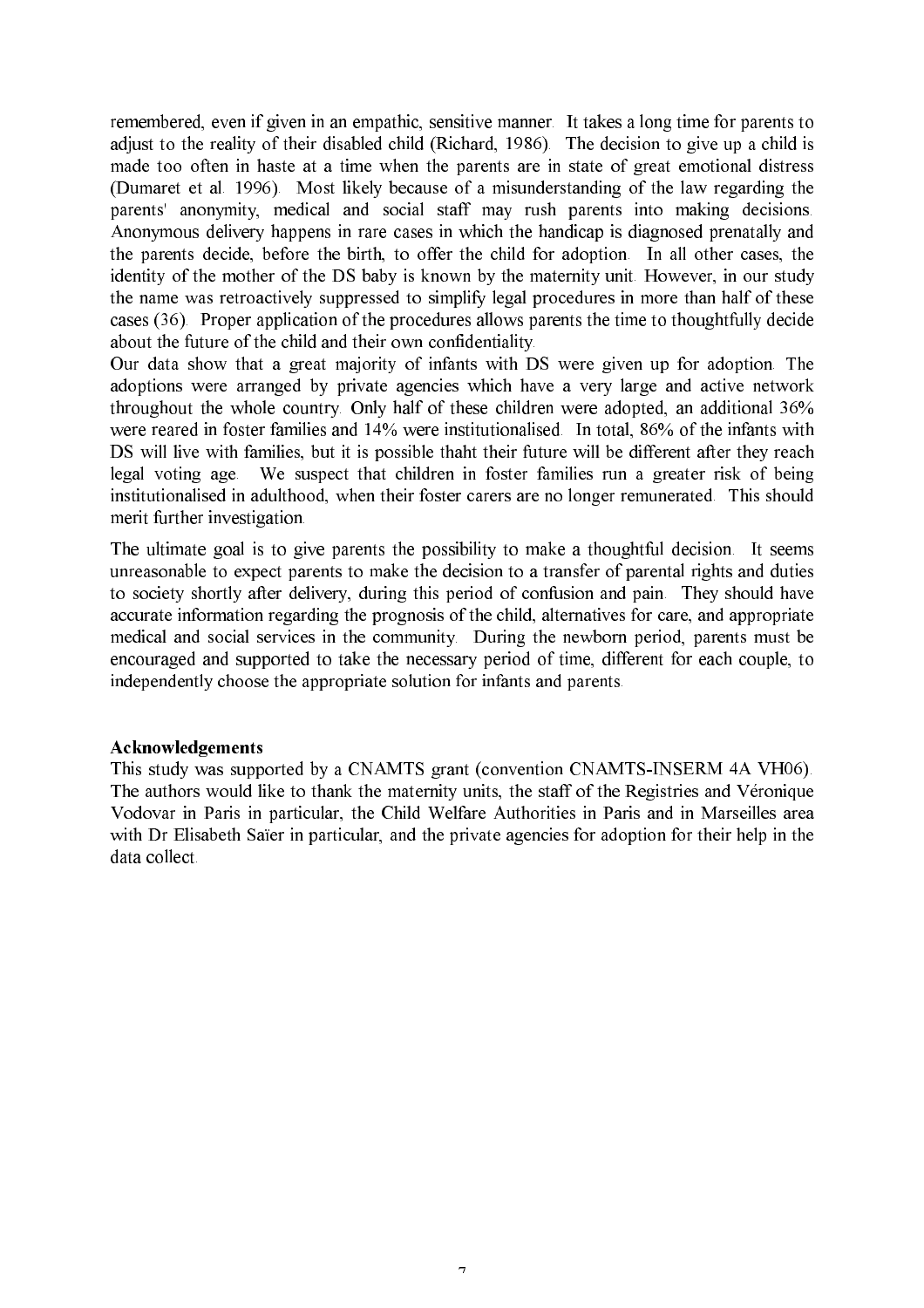8

#### **REFERENCES**

- Ben Neria, Z., Nissani, R., Chemke, J. (1986) Down's syndrome: denial of infant rights and the chance to live, *Harefuah*, 111, 67-8.
- Berry, P., Gunn, P., Andrews, R., Price, C. (1981) Characteristics of DS infants and their families, Austr. Paed., J, 17, 40-3.
- Brookes, MA., Alberman, E. (1996) Early mortality and morbidity in children with Down's syndrome diagnosed in two regional health authorities in 1989, J. Med. Screening, 3, 7- $11<sup>2</sup>$
- Carr, EF., Oppé, TE. (1971) The birth of an abnormal child, telling the parents. Lancet, 2, 1075-77
- Carr, J. (1975) Young children with Down's syndrome. London, Butterworth.
- Carr, J. (1988) Six weeks to twenty one years old, a longitudinal study of children with Down's syndrome and their families, *J. Child Psychol. Psychiat.*, 29, 407-31.
- Circulaire interministérielle Accueil de l'enfant né avec un handicap. Rôle des maternités, Journal Officiel (23.12.85)
- Cunningham, C., Sloper, P. (1977) Parents of Down's syndrome babies, their early needs, Child Care Health. Dev. 3, 325-48.
- Cunningham, C., Morgan, PA., McGucken, RB. (1984) Down's syndrome, is disatisfaction with disclosure of diagnostic inevitable ? Dev. Med. Child Neurol. 26, 33-39.
- Dumaret, AC., Rosset, DJ. (1993) Trisomie 21 et abandon : enfants nés et remis en vue d'adoption à Paris, Arch. Fr. Pediatr. 50, 851-57.
- Dumaret, AC., Donnelly, A., Rosset DJ. (1996) Annonce de la trisomie 21 et accueil en maternité: les propositions faites aux parents, J. Gynecol. Obst. Biol. Reprod., 25, 629-35.
- Elkins, TE., Crutcher, D., Spinnato, J. et al. (1985) Baby Doe: is there really a problem? Obstet. Gynecol., 65, 492-95.
- Emde, RN. Brown, C. (1978) Adaptation to the birth of a Down's syndrome infant. Am. Acad. Child Psychiatry, 17,299-323.
- Gath, A., Gumley, D. (1984) Down's syndrome and the family: follow-up of children first seen in infancy, Dev. Med. Child Neurol., 26, 500-08
- Gath, A. (1985) Parental reactions to loss and disappointment: the diagnosis of Down's syndrome, Dev. Med. Child Neurol., 27, 392-400.
- Gayton, WF., Walker, L. (1974) Down's syndrome: informing the parents, Am. J. Dis. Child 127, 510-12.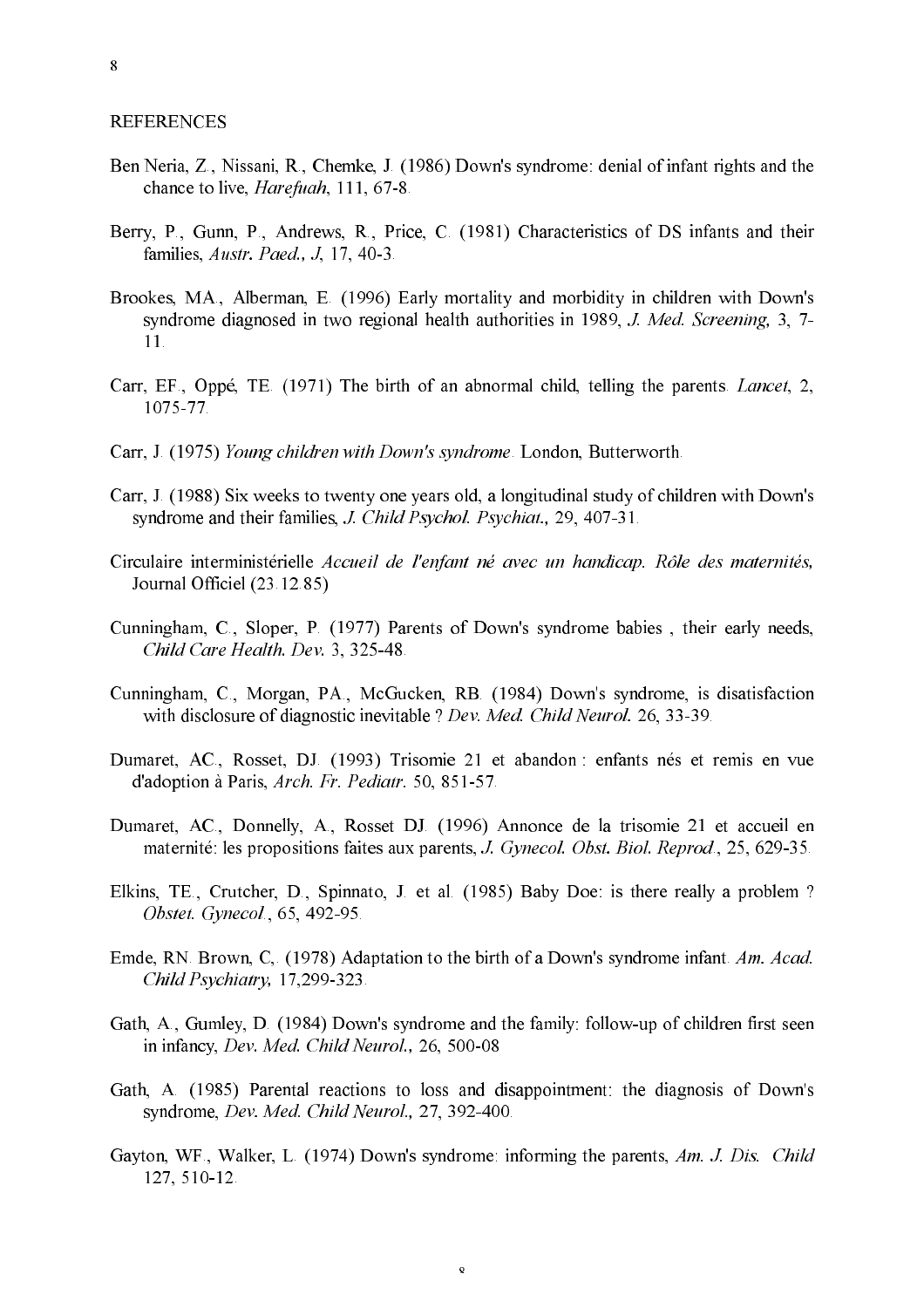- Geller, G., Tambor, ES., Papiernik, E. (1993) Attitudes toward abortion for fetal anomaly in the second vs the third trimester: a survey of parisian obstetricians, *Prenat. Diagn.*, 13,  $707 - 22$
- Halliday, JL., Watson, LF., Lumley, J., Danks, DM., Sheffield LJ. (1995) New estimate of Down's syndrome risks at chorionic villus sampling, amniocentisis, and livebirth in women of advanced maternal age from a uniquely defined population, Prenat. Diagn., 15, 455-65.
- Julian, C., Huard, P., Gouvernet, J., Mattei, JF., Aymé, S. (1989) Physicians' acceptability of termination of pregnancy after prenatal diagnosis in southern France, *Prenat. Diagn.*, 9,77-89.
- Julian-Reynier, C., Macquart-Moulin, G., Moatti, JP., Loundou, A., Aurran, Y., Chabal, F., Aymé, S. (1993) Attitudes of women of childbearing age towards prenatal diagnosis in southeastern France, Prenat. Diagn., 13, 613-27.
- Julian-Reynier, C., Aurran, Y., Dumaret, A., Maron, A., Chabal, F., Giraud, F., Aymé, S. (1995) Attitudes towards Down's syndrome: follow-up of a cohort of 280 cases, J. Med. Genet., 32, 597-99.
- Lechat, MF. (1992) The concerted action of the EEC for the epidemiological surveillance of congenital anomalies (EUROCAT), Eur. J. Obstet. Gynecol. Reprod. Biol., 44, 1-20.
- Lucas, PJ., Lucas, AM. (1980) Down's syndrome: breaking the news to Irish parents, J. Irish Med. Assoc., 3, 248-52.
- Murdoch, A. (1984) Immediate postnatal management of the mothers of Down's syndrome and Spina Bifida children in Scotland 1971-1981, J. Ment. Defic. Res., 28, 67-72.
- Murdoch, JC., Anderson, VE. (1990) The management of Down's syndrome children and their families in general practice. In Fraser W.I. Ed., Key issues in mental retardation research, London, Routledge.
- Murdoch, JC., Gurr, E. (1991) Communication of the diagnosis of Down's syndrome in New Zealand, 1972-88 N. Z. Med. J. 1991; 104, 361-63.
- Pueschel, SM. (1985) Changes of counselling practices at the birth of a child with Down's syndrome, Appl. Res. Ment. Retard., 6, 99-108.
- Pueschel, SM, Murphy, A. (1976) Assessement of counselling practices at the birth of a child with Down's syndrome, Am. J. Ment. Defic., 81, 325-30.
- Pueschel, SM., Monteiro, LA., Erickson, M. (1986) Parents' and physicians' perceptions of facial, plastic surgery in children with Down's syndrome, J. Ment. Defic. Res., 30, 71-9.
- Quine, L., Pahl, J. (1987) First diagnosis of severe handicap: a study of parental reactions, Dev Med. Child Neurol., 29, 232-42.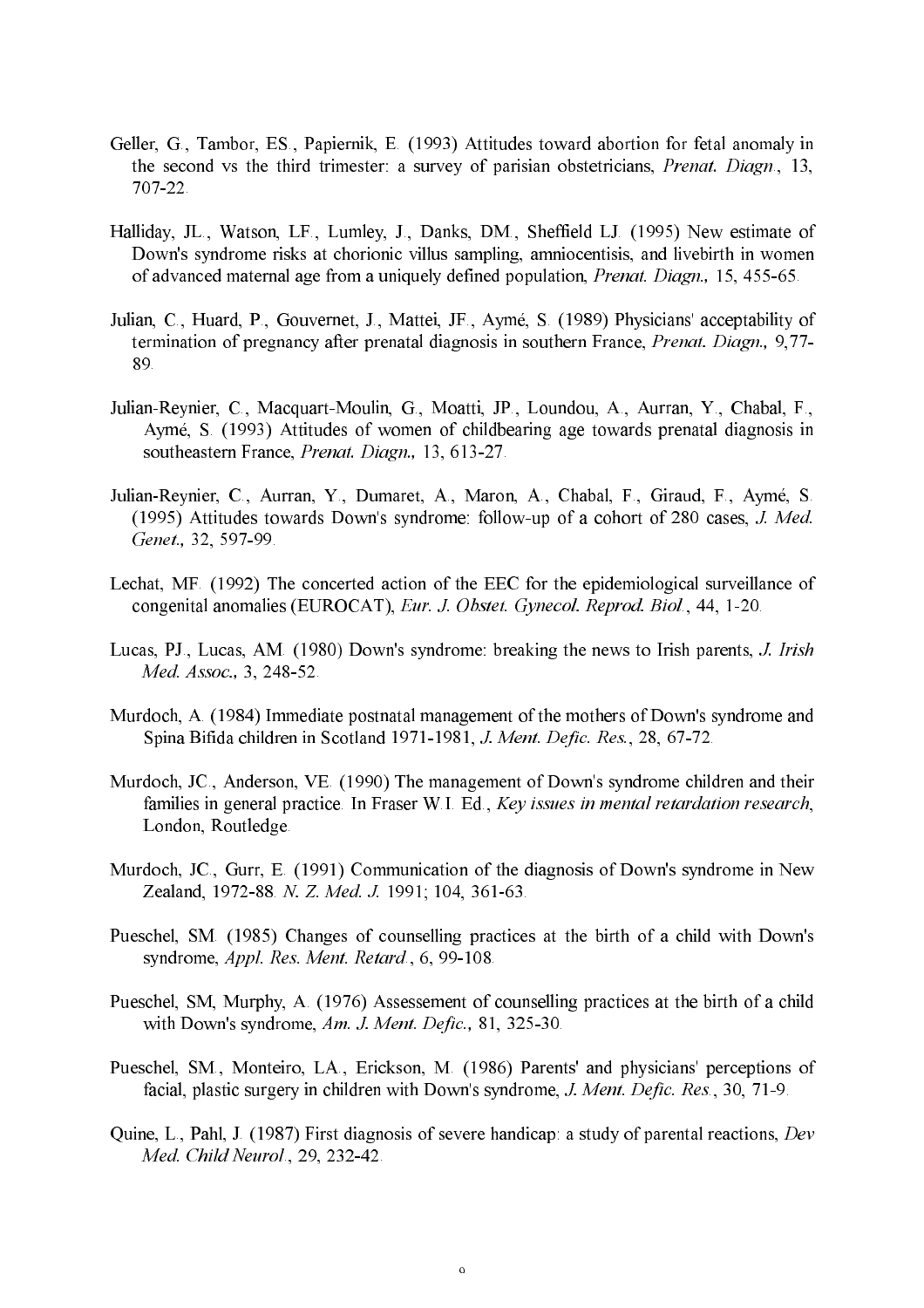- Renaud, M., Bouchard, L., Kremp, O., Dallaire, L., Labadie, JF., Bisson, J., Trugeon, A. (1993) Is selective abortion for a genetic disease an issue for the medical profession? A comparative study of Quebec and France, Prenat. Diagn., 13, 691-706.
- Richard, NB. (1986) Interaction between mothers and infants with Down's syndrome : infants characeristics. Top. Early Child Spec., 6, 54-71.
- Shepperdson, B. (1983) Abortion and euthanasia of Down's syndrome children the parents' view, J. Med. Ethics, 9,152-57.
- Sloper, P., Knussen, C., Turner, S., Cunningham, C. (1991) Factors related to stress and satisfaction with life in families of children with Down's Syndrome, J. Child Psychol. Psychiat., 32, 655-76.
- Springer, A., Steele, MW. (1980) Effects of physicians' early parental counselling on rearing of Down's syndrome children, Am. J. Ment. Defic., 85, 1-5.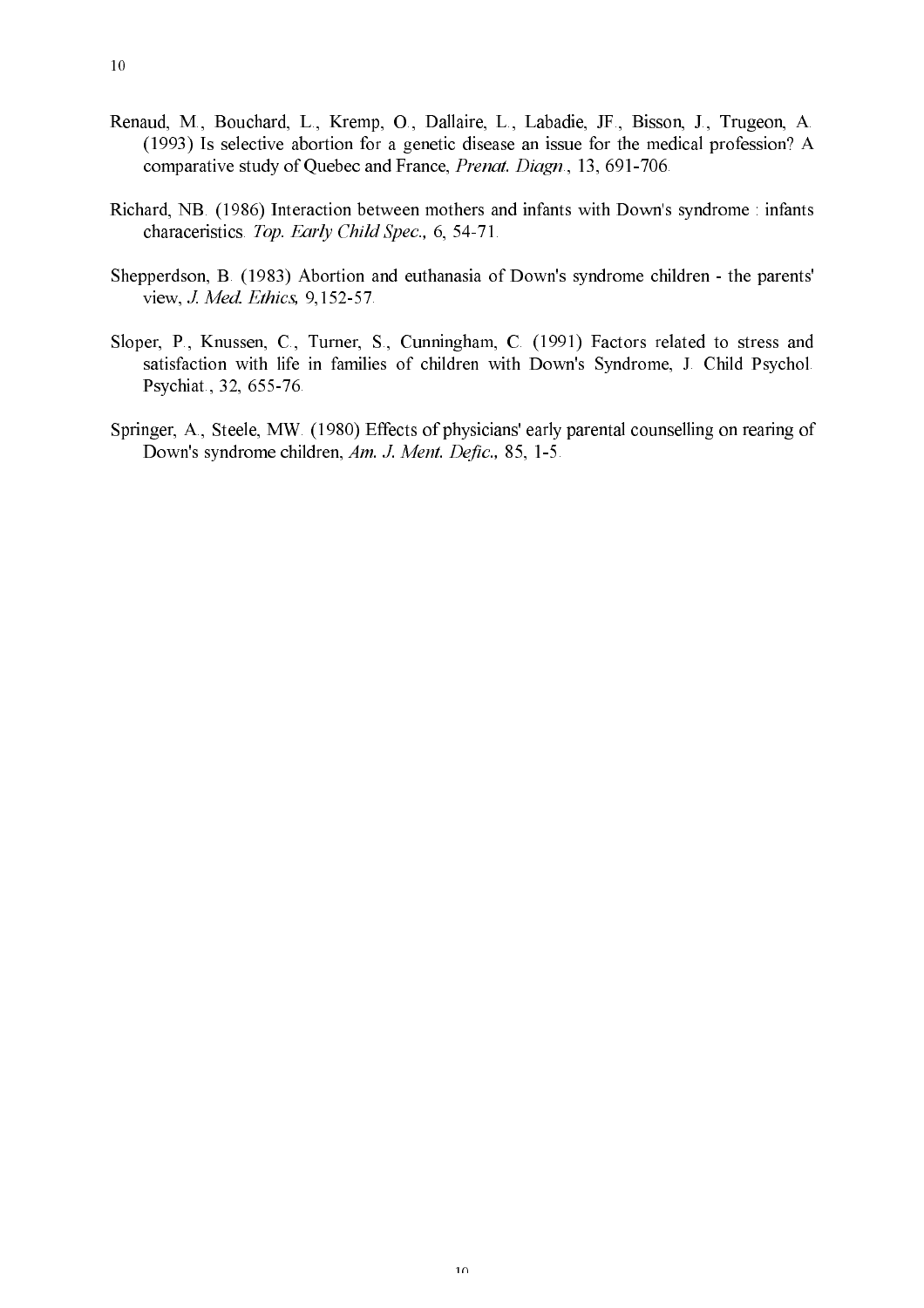# Table I

# Proportion of DS children given up for adoption at birth<br>in Paris and Marseilles areas (1981-1990)

| Year of birth | Paris area<br>given up for adoption<br>/ total DS | $\frac{0}{0}$ | Marseilles area<br>given up for adoption<br>/ total DS | $\frac{0}{0}$ | TOTAL %<br>given up for adoption<br>/ total DS |
|---------------|---------------------------------------------------|---------------|--------------------------------------------------------|---------------|------------------------------------------------|
| 1981          | 6/36                                              | 16.7          |                                                        |               |                                                |
| 1982          | 9/34                                              | 26.5          |                                                        |               |                                                |
| 1983          | 10/47                                             | 21.3          |                                                        |               |                                                |
| 1984          | 7/44                                              | 15.9          | 0/18                                                   | 0.0           | 11.3                                           |
| 1985          | 12/44                                             | 273           | 1/25                                                   | 4.0           | 18.8                                           |
| 1986          | 15/42                                             | 35.7          | 5/33                                                   | 15.2          | 26.7                                           |
| 1987          | 10/36                                             | 27.8          | 3/26                                                   | 11.5          | 21.0                                           |
| 1988          | 6/44                                              | 13.6          | 2/25                                                   | 8.0           | 11.6                                           |
| 1989          | 10/47                                             | 21.3          | 7/33                                                   | 21 2          | 21.3                                           |
| 1990          | 7/33                                              | 21.2          | 5/26                                                   | 19.2          | 20.3                                           |
| Total         | 92/407                                            | 22.6          | 23/186                                                 | 12.4          | 19.4                                           |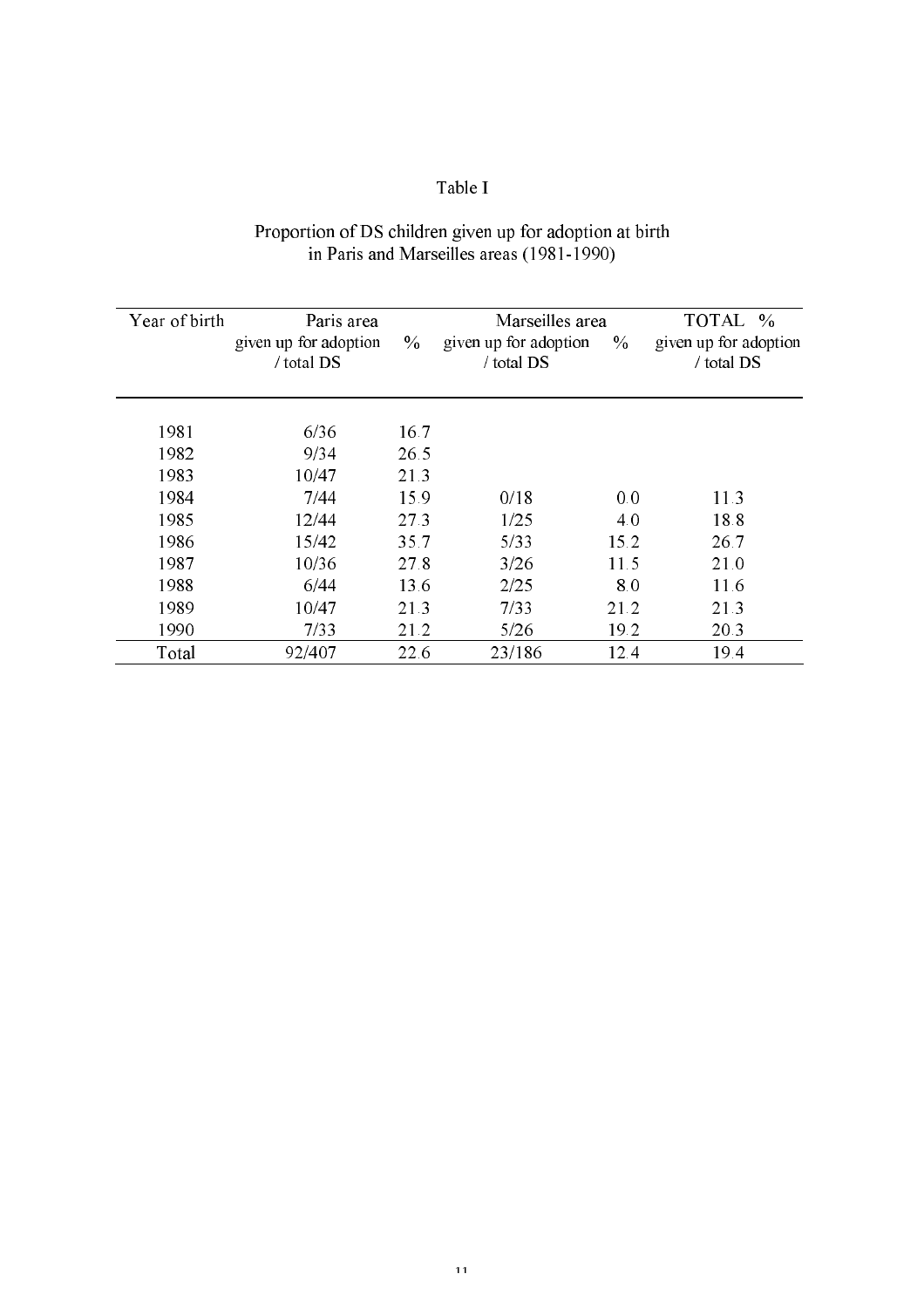| Characteristics                                   | Paris area    | Marseilles area p value  |         |  |
|---------------------------------------------------|---------------|--------------------------|---------|--|
|                                                   | $n=407$       | $n = 186$                |         |  |
|                                                   |               |                          |         |  |
| sex ( $n = 592$ )                                 | 193 (47.5%)   | $101(54.3\%)$            | ns      |  |
| male                                              | 213 (52.5%)   | 85 (45.7%)               |         |  |
| female                                            |               |                          |         |  |
| birth rank ( $n = 495$ )                          |               |                          |         |  |
| $\mathbf{1}$                                      | 149 (45,6%)   | 58 (34,5%)               |         |  |
| $\overline{2}$                                    | $82(25.1\%)$  | 59 $(35,1\%)$            | p<0.05  |  |
| $\geq$ 3                                          | 96 (29.4%)    | 51 $(30,4\%)$            |         |  |
| major malformations ( $n = 590$ )                 | 71 (17.6%)    | $67(36.0\%)$             | p<0.001 |  |
| maternal age ( $n = 574$ )                        |               |                          |         |  |
| 15-24 years                                       | 48 (12.2%)    | $24(13.4\%)$             |         |  |
| $25-29$ years                                     | $80(20.3\%)$  | 39 (21.8%)               |         |  |
| 30-34 years                                       | $119(30.1\%)$ | 46 $(25.7%)$             | ns      |  |
| 35-39 years                                       | $112(28.4\%)$ | 53 (29.6%)               |         |  |
| 40-54 years                                       | $36(9.1\%)$   | 17 $(9.5\%)$             |         |  |
| mother's occupation ( $n = 497$ )                 |               |                          |         |  |
| homemaker, no occupational job                    | $115(33.3\%)$ | 54 (35.5%)               |         |  |
| intermed prof, empl., workers                     | $177(51.3\%)$ | 84 (55.3%)               | ns      |  |
| managers, all levels                              | 53 (15.4%)    | 14 $(9.2\%)$             |         |  |
| maternal country of origin ( $n = 523$ )          |               |                          |         |  |
| France                                            | 234 (62.4%)   | 100(67.6%)               | ns      |  |
| other                                             | 141(37.6%)    | 48 (32.4%)               |         |  |
| status of maternity unit ( $n = 574$ )            |               |                          |         |  |
| private                                           | $178(43.8\%)$ | 118 (70.2%) $p<0.001$    |         |  |
| public                                            |               | $228(56.2\%)$ 50 (29.8%) |         |  |
| size of maternity unit ( $n = 576$ )              |               |                          |         |  |
| $\leq$ 500 births per year                        | $14(3.4\%)$   | $29(17.1\%)$             |         |  |
| $501 - 1000$                                      |               | 45 (11.1%) 18 (10.6%)    | p<0.001 |  |
| $1001 - 2000$                                     |               | $190(46.8\%)$ 85 (50.0%) |         |  |
| > 2000                                            | 157(38.7%)    | 38 (22.4%)               |         |  |
| Babies with DS placed for adoption<br>$(n = 593)$ | $92(22.6\%)$  | 23 (12.4%) $p<0.005$     |         |  |

Table II Comparison between Paris and Marseilles areas for some characteristics of the study population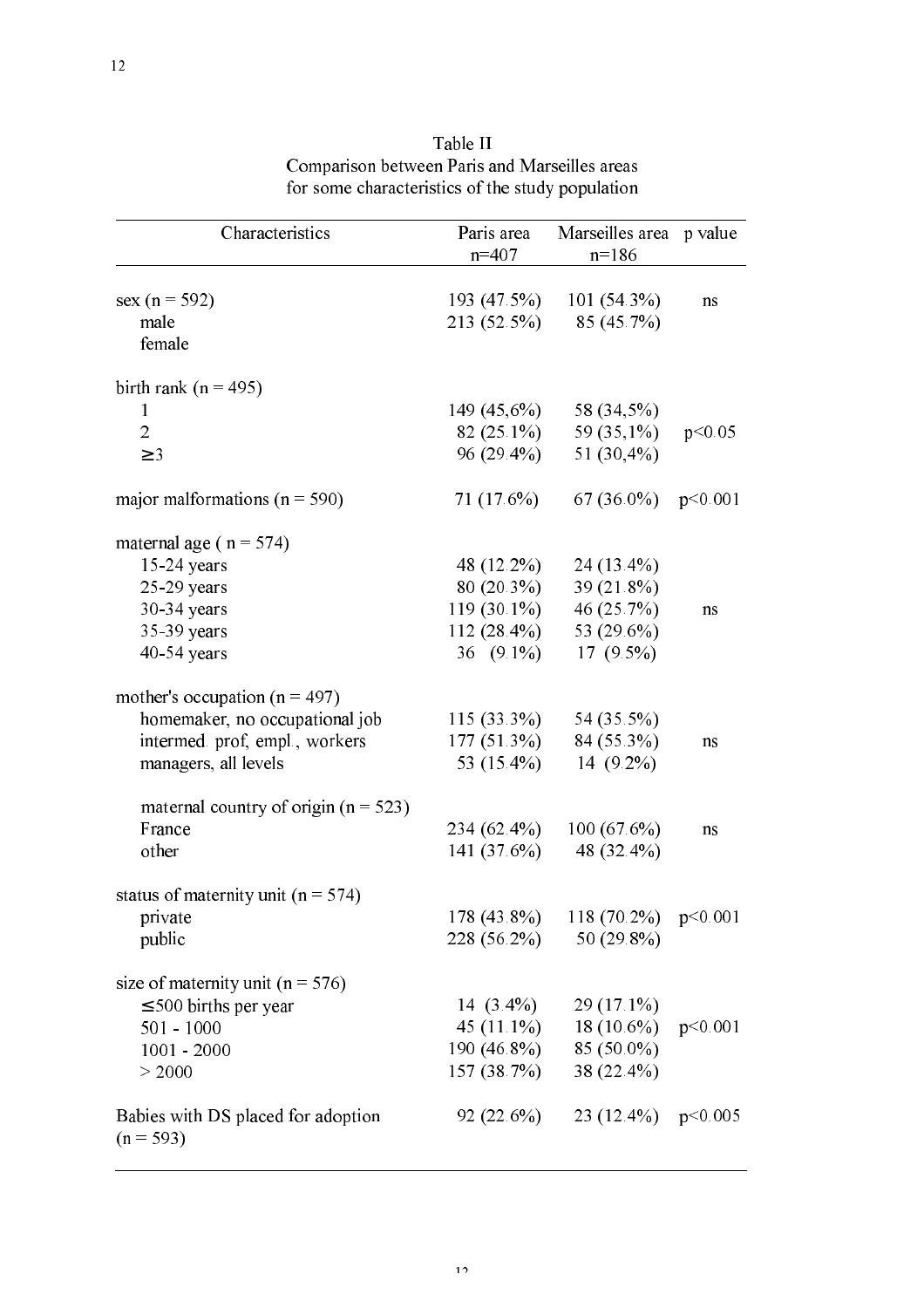# Table III

| Characteristics                          | Babies with DS           | Total babies | Babies with DS           |           |
|------------------------------------------|--------------------------|--------------|--------------------------|-----------|
|                                          | given up for<br>adoption | with DS      | given up for<br>adoption | p value   |
|                                          | $n = 115$                | $n = 593$    | $\%$                     |           |
| sex ( $n = 592$ )                        |                          |              |                          |           |
| male                                     | 49                       | 294          | 16.7%                    | ns        |
| female                                   | 66                       | 298          | 22.2%                    |           |
| birth rank ( $n = 495$ )                 |                          |              |                          |           |
| 1                                        | 47                       | 207          | 22.7%                    |           |
| $\overline{2}$                           | 28                       | 141          | 19.9%                    | p<0.05    |
| $\geq$ 3                                 | 16                       | 147          | 10.9%                    |           |
| major malformations requiring            |                          |              |                          |           |
| surgery ( $n = 590$ )                    |                          |              |                          |           |
| yes                                      | 35                       | 138          | 25.4%                    | p<0.05    |
| no                                       | 77                       | 452          | 17.0%                    |           |
| maternal age ( $n = 574$ )               |                          |              |                          |           |
| $15-24$ years                            | $\overline{7}$           | 72           | 9.7%                     |           |
| $25-29$ years                            | 24                       | 119          | 20.2%                    |           |
| 30-34 years                              | 43                       | 165          | 26.1%                    | p<0.05    |
| 35-39 years                              | 27                       | 165          | 16.4%                    |           |
| $40-54$ years                            | 5                        | 53           | 9.4%                     |           |
| mother's occupation ( $n = 497$ )        |                          |              |                          |           |
| homemaker, no occup. Job                 | 16                       | 169          | $9.5\%$                  |           |
| intermed prof, empl., workers            | 55                       | 261          | 21.1%                    | $p=0.001$ |
| managers, all levels                     | 18                       | 67           | 26.9%                    |           |
| maternal country of origin ( $n = 523$ ) |                          |              |                          |           |
| France                                   | 82                       | 334          | 24.6 %                   | p<0.001   |
| other                                    | 21                       | 189          | 11.1%                    |           |
| status of maternity unit ( $n = 574$ )   |                          |              |                          |           |
| public                                   | 51                       | 278          | 18.4%                    | ns        |
| private                                  | 63                       | 296          | 21.3%                    |           |
| size of maternity unit ( $n = 576$ )     |                          |              |                          |           |
| $\leq 500$ births per year               | 12                       | 43           | 27.9%                    |           |
| $501 - 1000$                             | 13                       | 63           | 20.6%                    | ns        |
| $1001 - 2000$                            | 52                       | 275          | 18.9%                    |           |
| > 2000                                   | 36                       | 195          | 18.5%                    |           |

Characteristics of the 593 DS according to the parental decision on adoption.